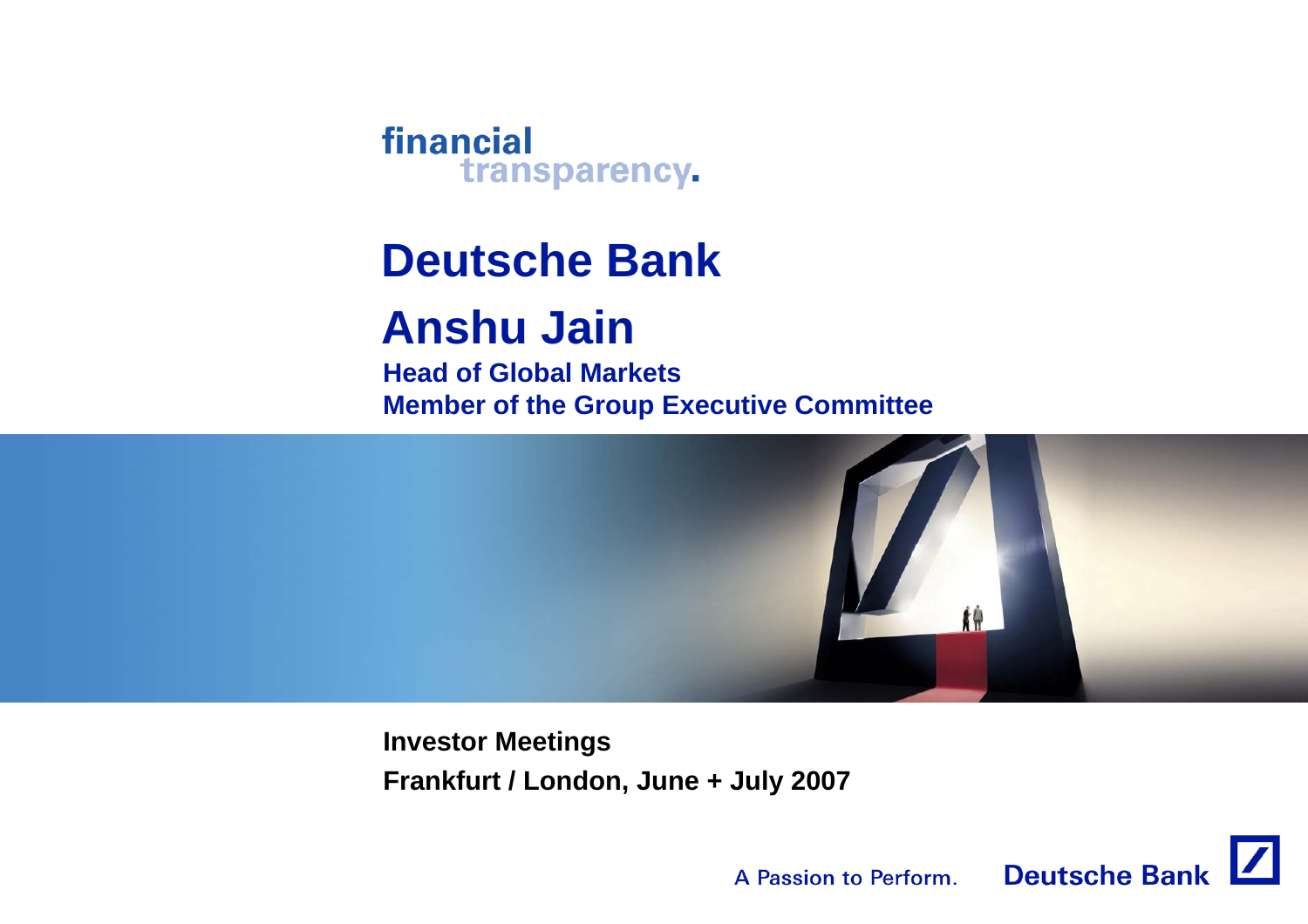## **Deutsche Bank Group: Outstanding profit growth**





**Deutsche Bank** 

Investor Relations 07/07 · 2Note: 2003-2005 based on U.S. GAAP, 2006 onwards based on IFRS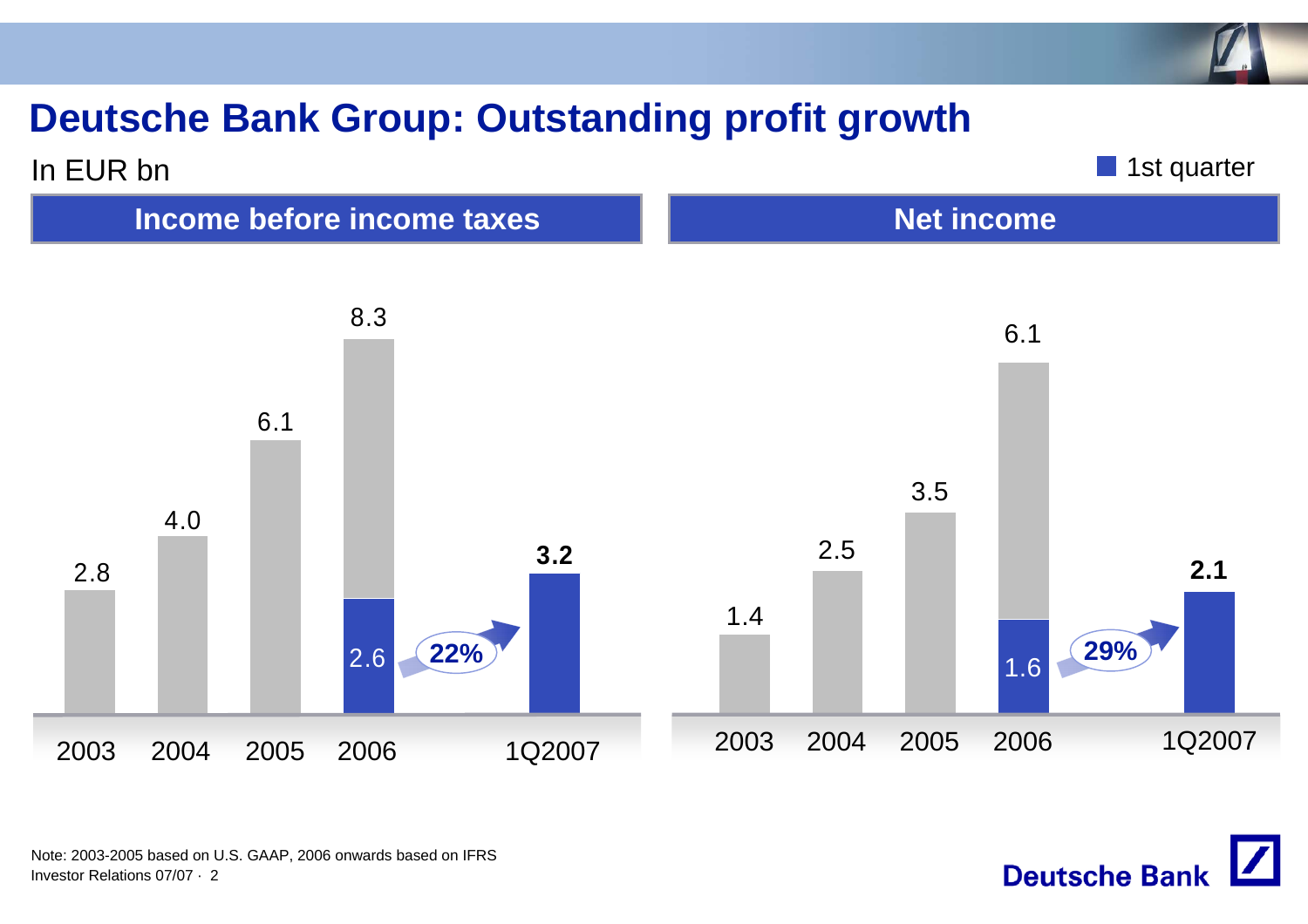#### **Outperformance against key targets**

**1st quarter** 

**Deutsche Bank** 



(1) 2003-2004 underlying; 2005 as per target definition: excludes restructuring activities and substantial gains from industrial holdings; from 2006 as per revised target definition: excludes significant gains (net of related expenses) / charges

(2) 2003-2005 reported; from 2006 as per revised target definition: excludes significant gains (net of related expenses) / charges

Note: 2003-2005 based on U.S. GAAP, 2006 onwards based on IFRS

Investor Relations 07/07 · 3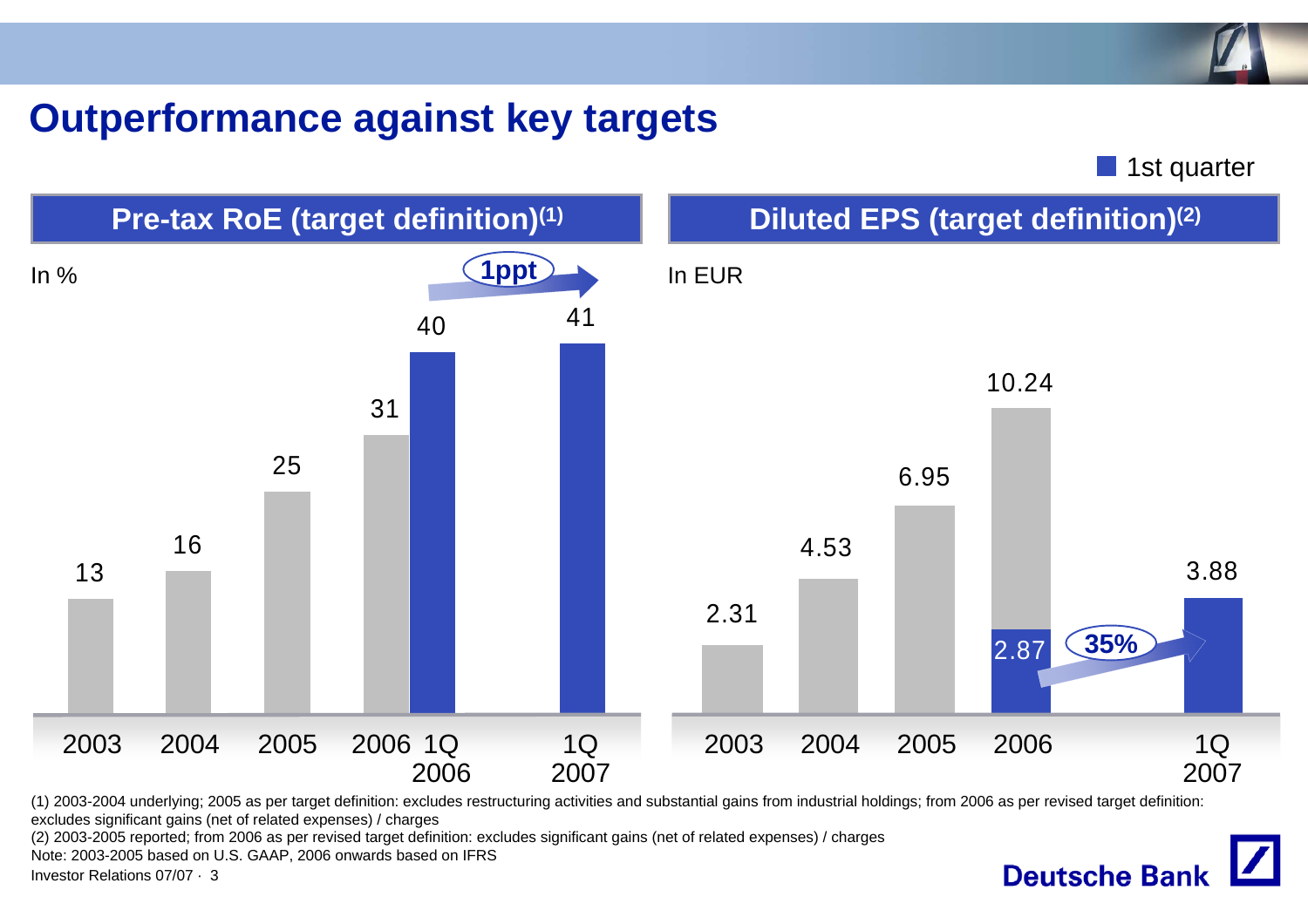

#### **Delivery to shareholders**



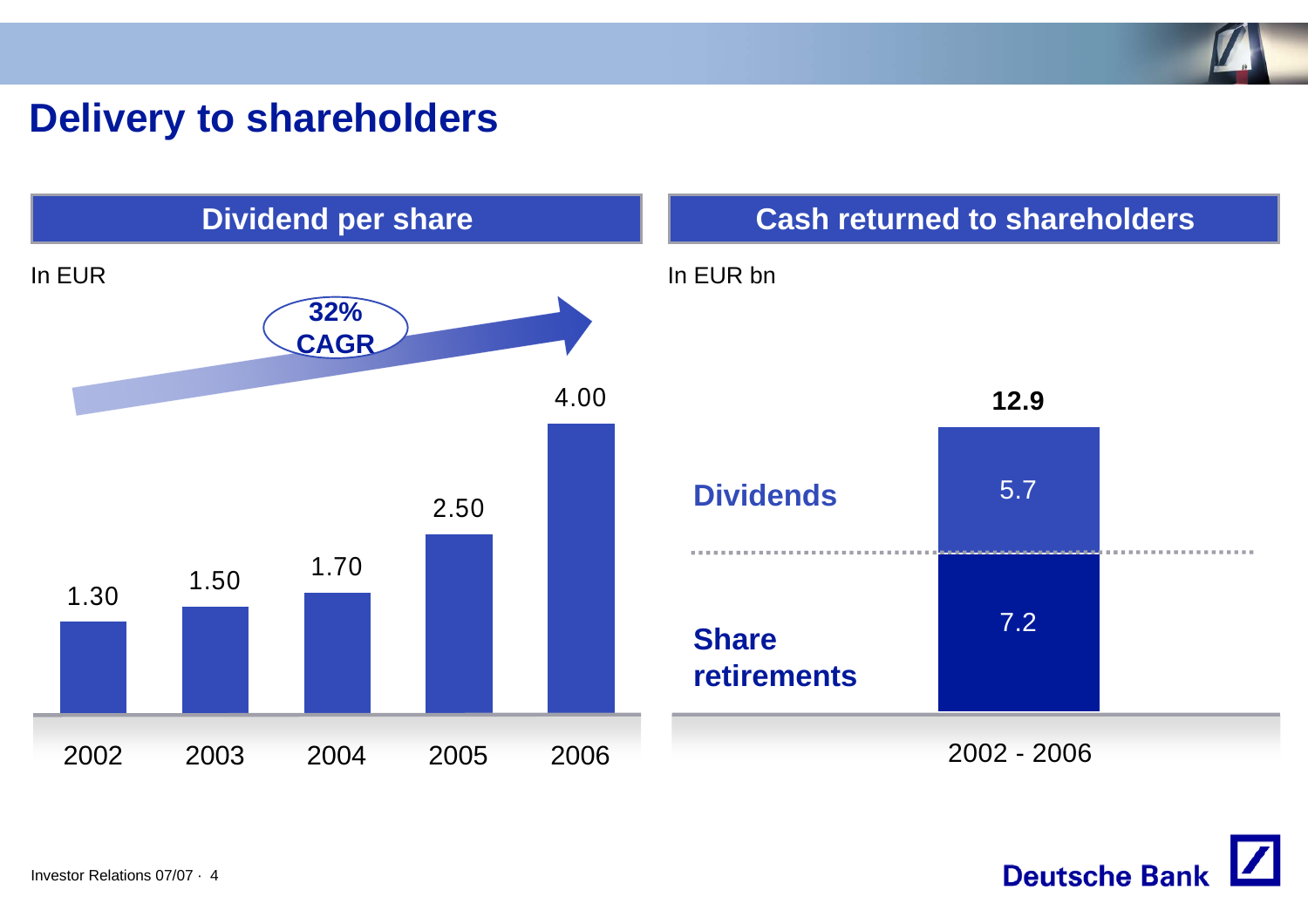

## **A leading global investment bank …**

Corporate Banking & Securities revenues 1Q2007, in EUR bn



(1) Diverging fiscal year

(2) Morgan Stanley CB&S comparable segment reflects investment revenues not included in Sales & Trading / Investment Banking

Note: Goldman Sachs excl. revenues from Principal Investments; translation into EUR based on average FX rate of respective reporting period;

DB CB&S total revenues include other revenues of EUR (0.1) bn

Source: Company data

Investor Relations 07/07 · 5

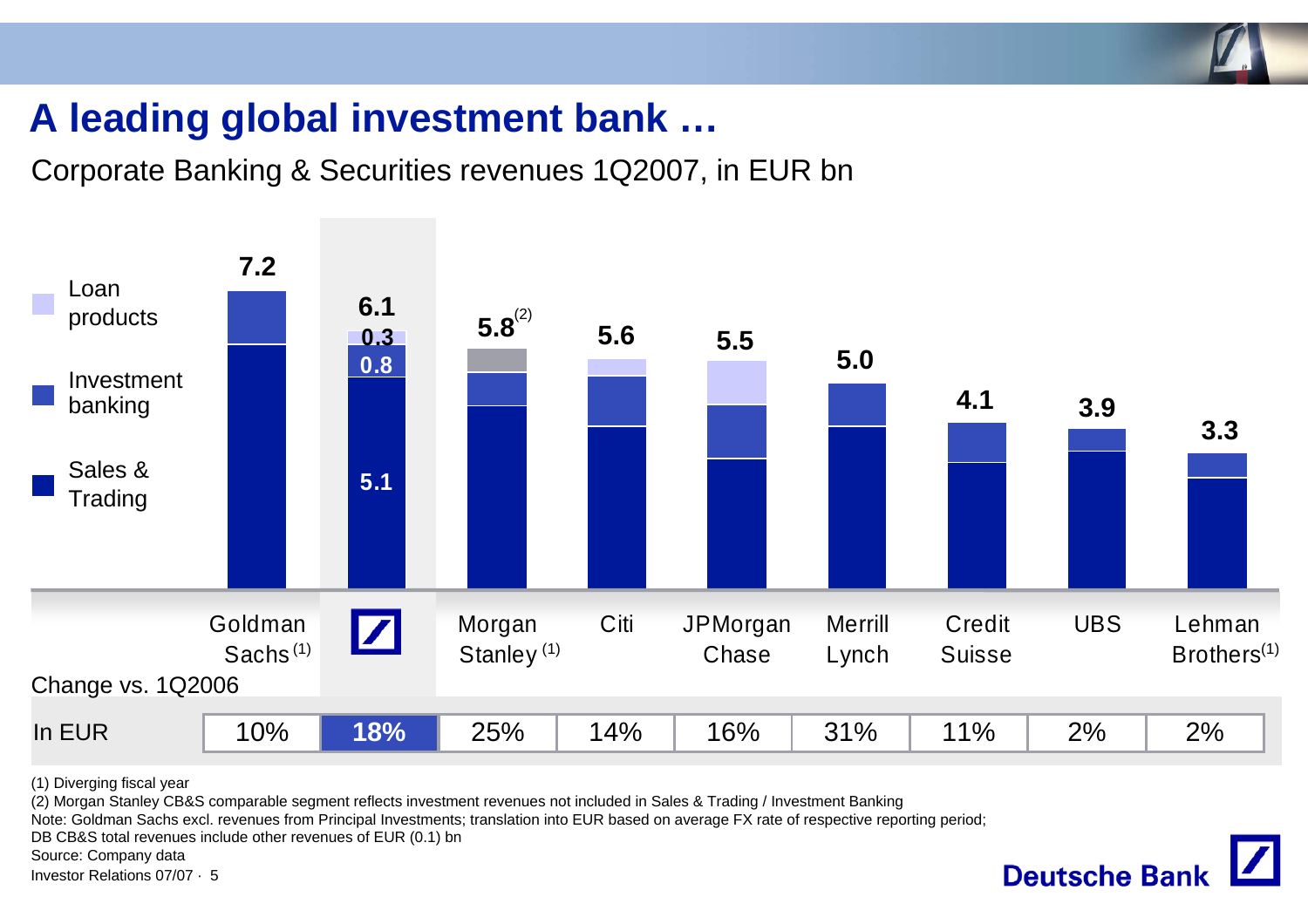

**Deutsche Bank** 

### **… and a market leader in sales and trading**

Sales & Trading revenues 1Q2007, in EUR bn



\* Diverging fiscal year

Note: Goldman Sachs and Morgan Stanley excl. revenues from Principal Investments or other investment revenues;

translation into EUR based on average FX rate of respective reporting period. Figures may not add up due to rounding differences.

Source: Company data

Investor Relations 07/07 · 6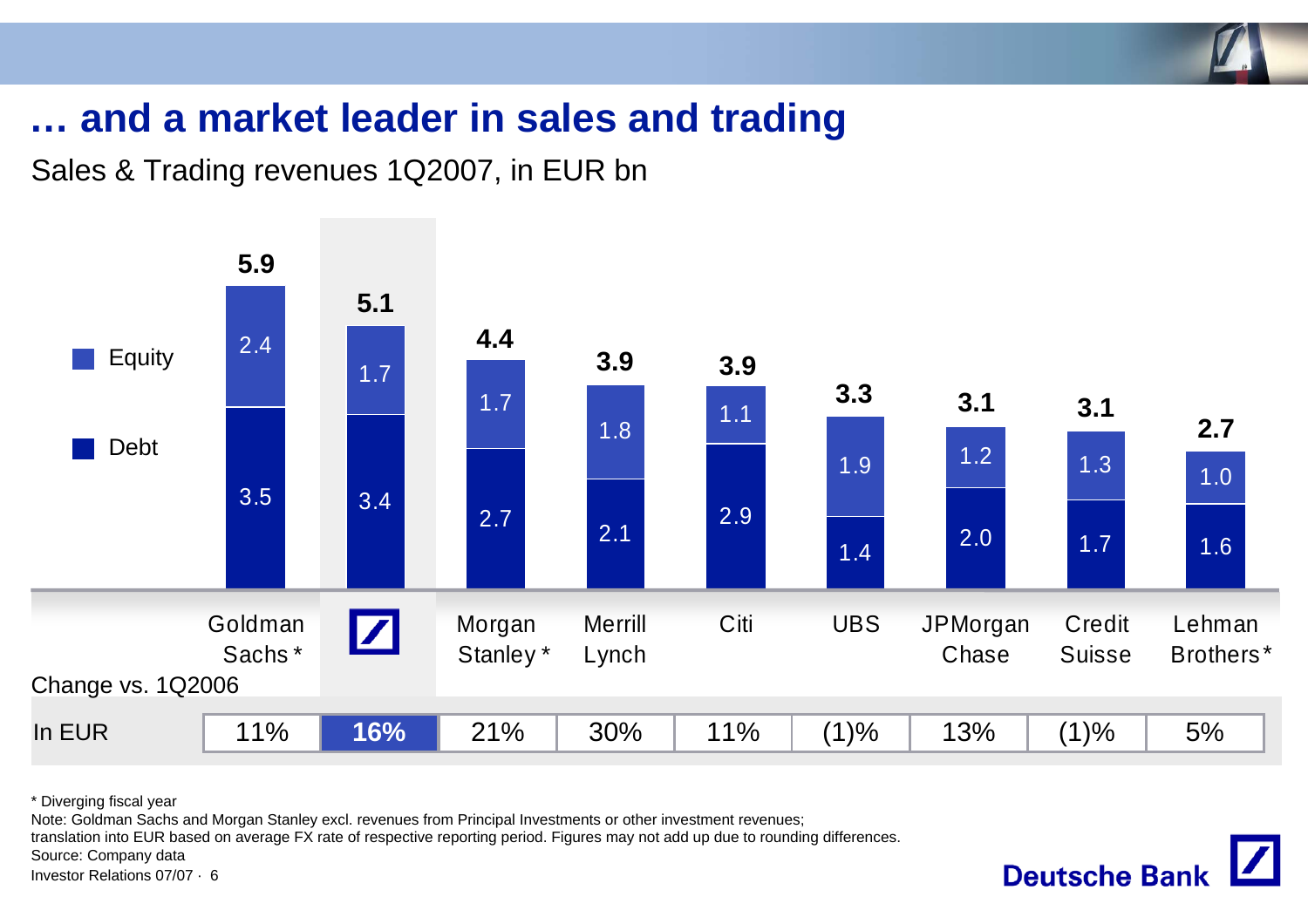# **Global Markets has shown consistent, stable earnings growth across market cycles …**



![](_page_6_Picture_2.jpeg)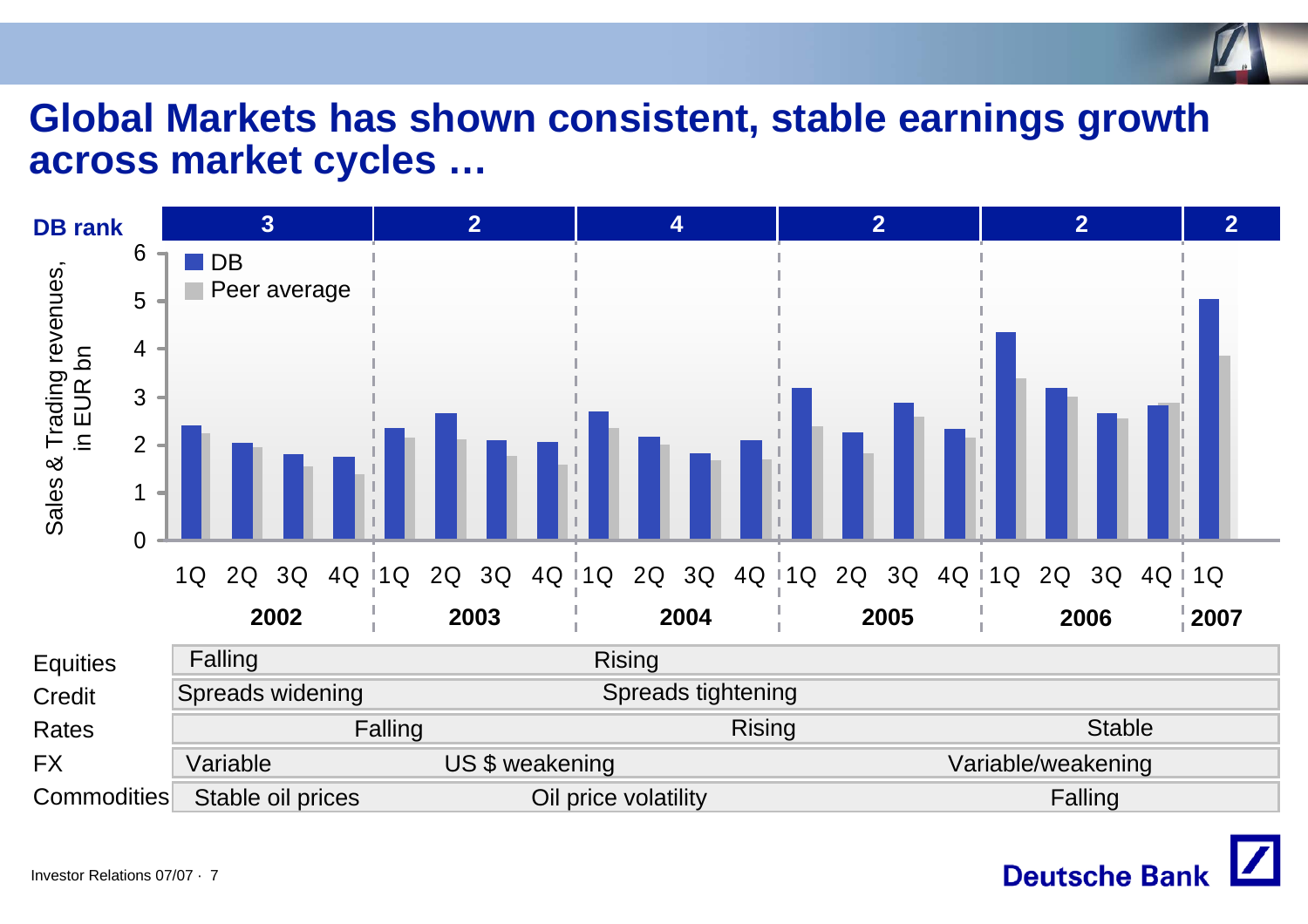![](_page_7_Picture_0.jpeg)

## **... thanks to a well diversified business portfolio**

Global Markets revenues, 2006

![](_page_7_Figure_3.jpeg)

![](_page_7_Picture_4.jpeg)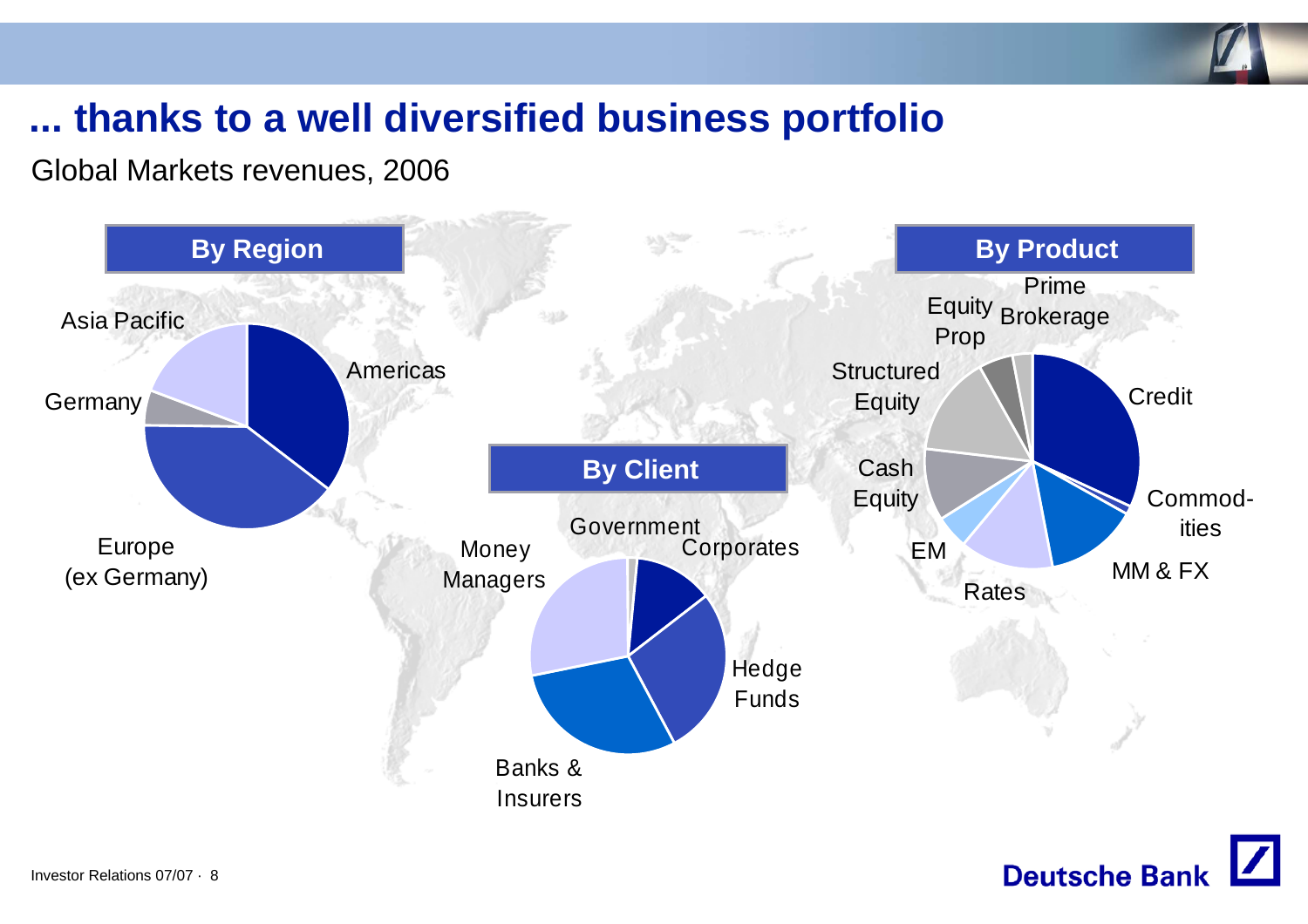#### **Unquestionably, recent market conditions have been relatively benign for sales and trading**

![](_page_8_Figure_1.jpeg)

**Deutsche Bank** 

Investor Relations 07/07 · 9Note: Equity derivatives includes convertibles, figures adjusted into EUR for each relevant period Source: Boston Consulting Group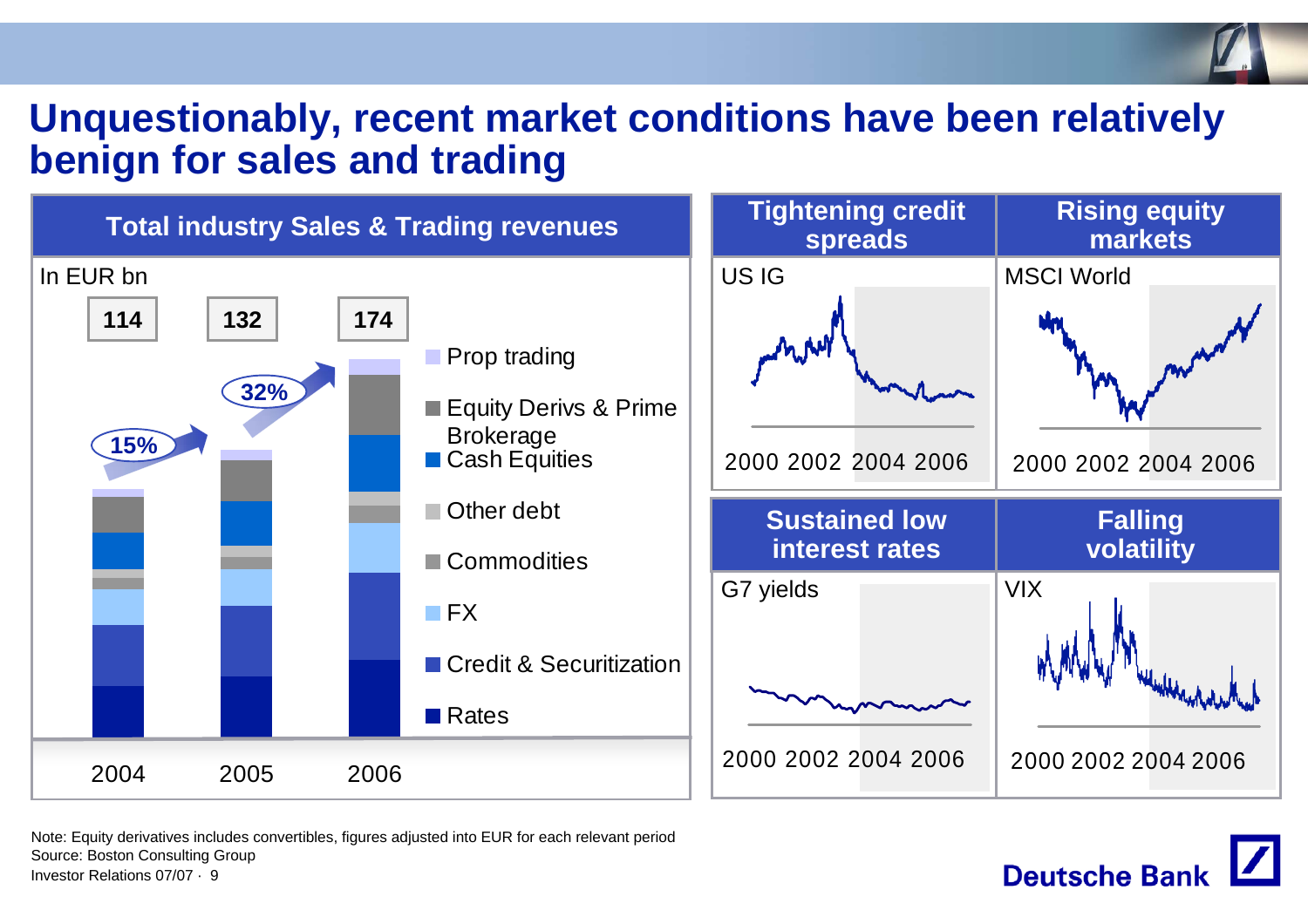## **A revolution in asset management**

![](_page_9_Figure_3.jpeg)

Investor Relations 07/07 · 10Note: Bubbles represent size of AuM Source: DB analysis

**Deutsche Bank**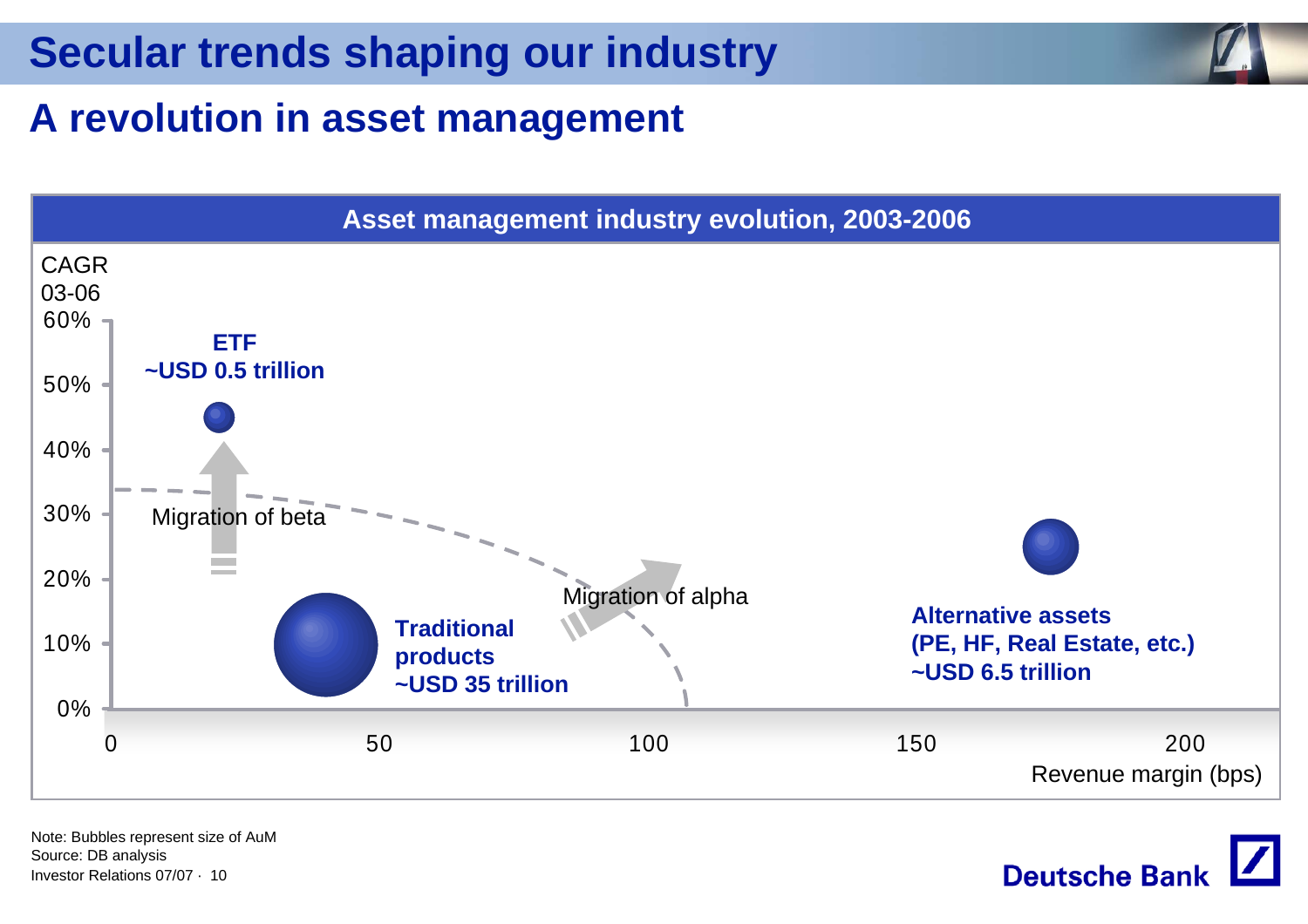## **The growth of emerging markets**

![](_page_10_Figure_3.jpeg)

![](_page_10_Figure_4.jpeg)

Note: Capital markets financial stock includes equity, debt and government securities;

Investor Relations 07/07 · 11Europe is EU and EM Asia is Emerging Markets Asia (i.e. excludes Japan and Australia/New Zealand) Source: GM Research, McKinsey

![](_page_10_Picture_7.jpeg)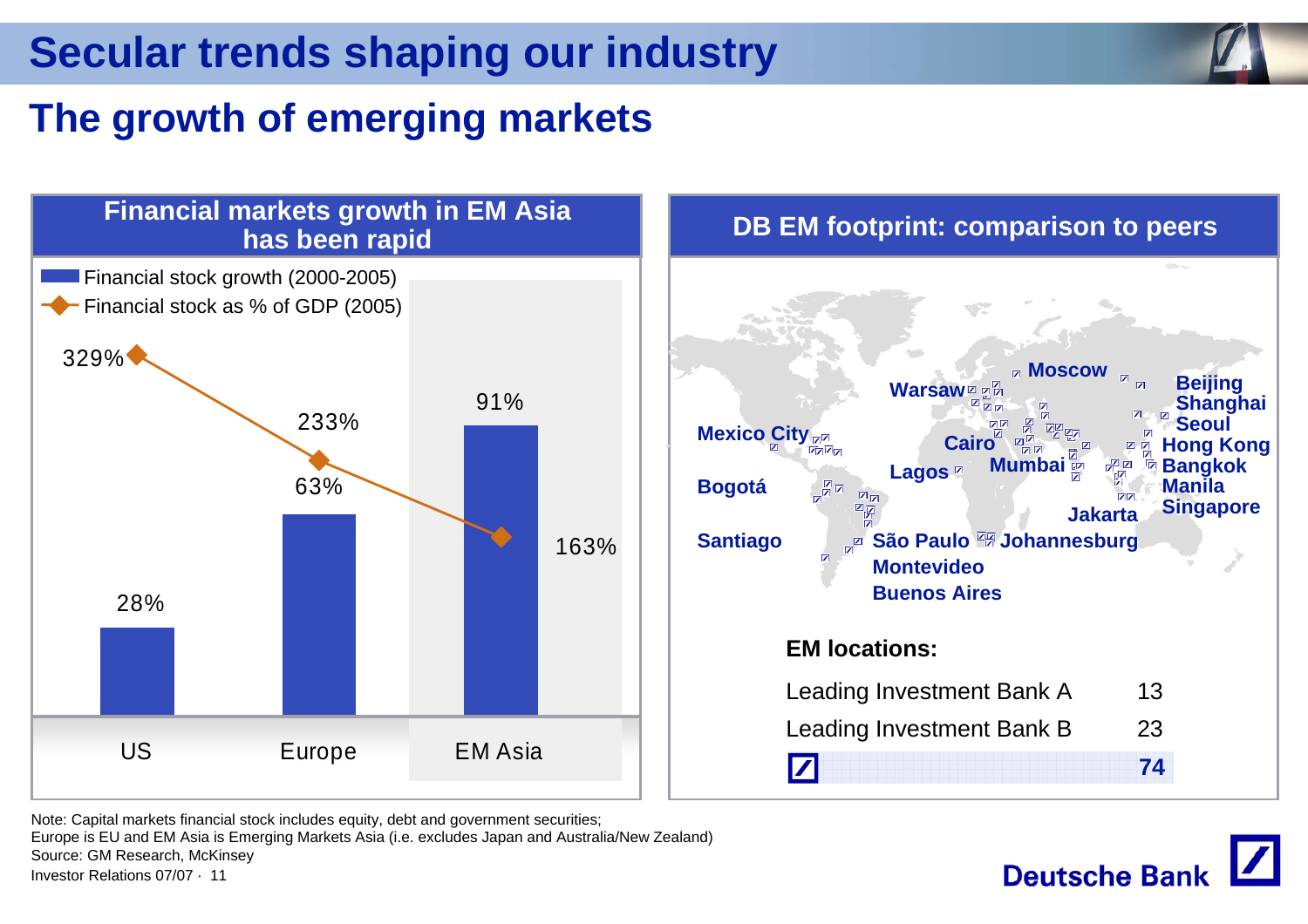## **The growth of emerging markets (cont'd): Focus on India**

**Derivatives Derivatives**

**"Reserve Bank of India (RBI) keen to develop derivatives market"** *Financial Express, 25 April 2007* **"RBI asks banks to devise hedging products for SMEs"** *The Economic Times, 10 April 2007* **"India celebrates as Mittal swallows Arcelor"***The Economic Times, 26 June 2006* **"Tata Corus makes India a global investor"** *Asia-Pacific News Agencies, 1 February 2007* **"Tata Steel breaks into Fortune 500"** *The Economic Times, 2 February 2007*

**"Indian paper livens up derivatives market abroad"**

*The Economic Times, 12 April 2007*

**"Hindalco to acquire Novelis for USD 6 bn"** *The Economic Times, 12 February 2007*

![](_page_11_Picture_8.jpeg)

#### **Physical footprint and product offering**

![](_page_11_Figure_10.jpeg)

**Deutsche Bank** 

![](_page_11_Figure_12.jpeg)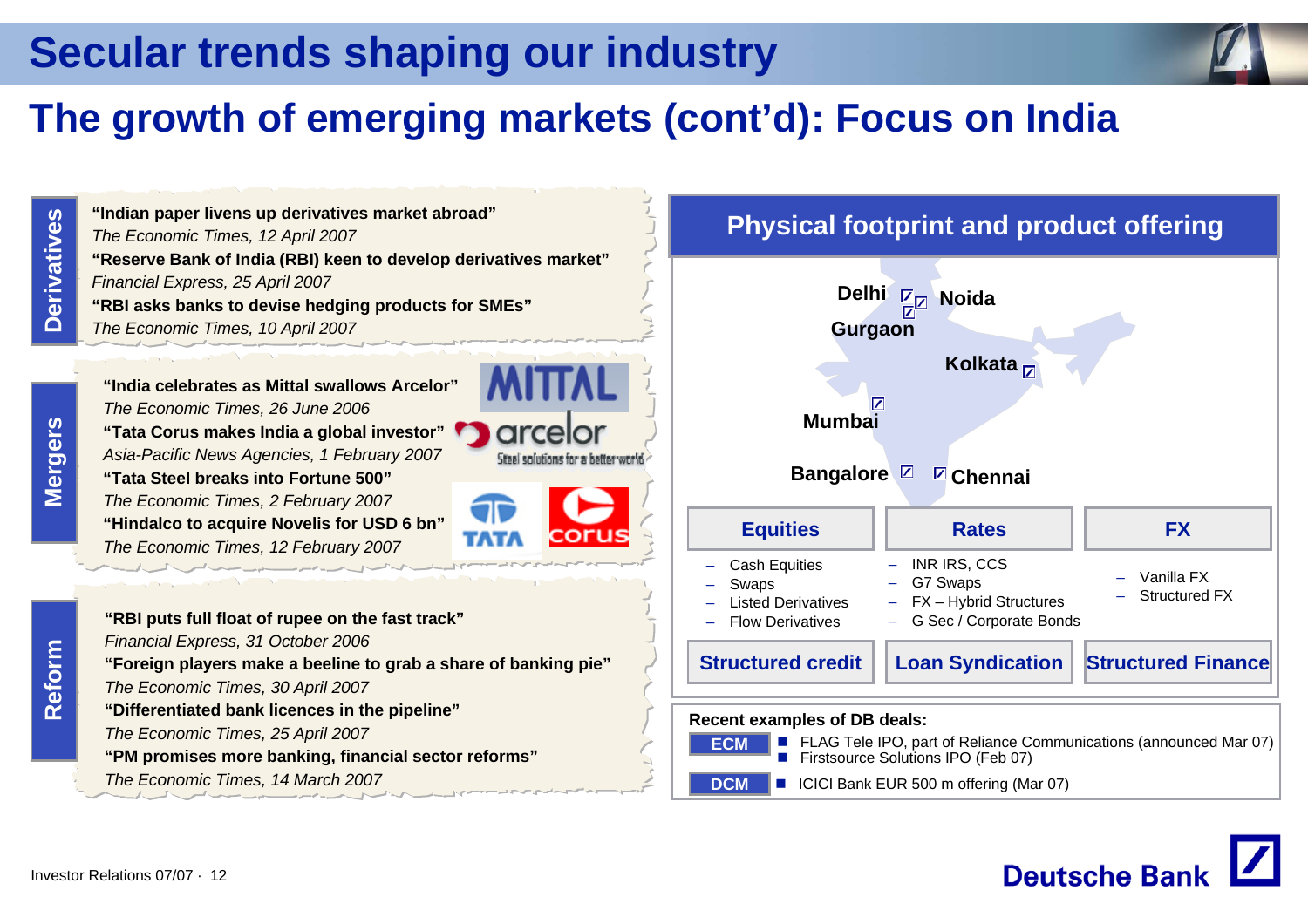![](_page_12_Picture_1.jpeg)

### **The development of complex asset-liability management solutions for insurers and pension funds**

![](_page_12_Figure_3.jpeg)

![](_page_12_Picture_5.jpeg)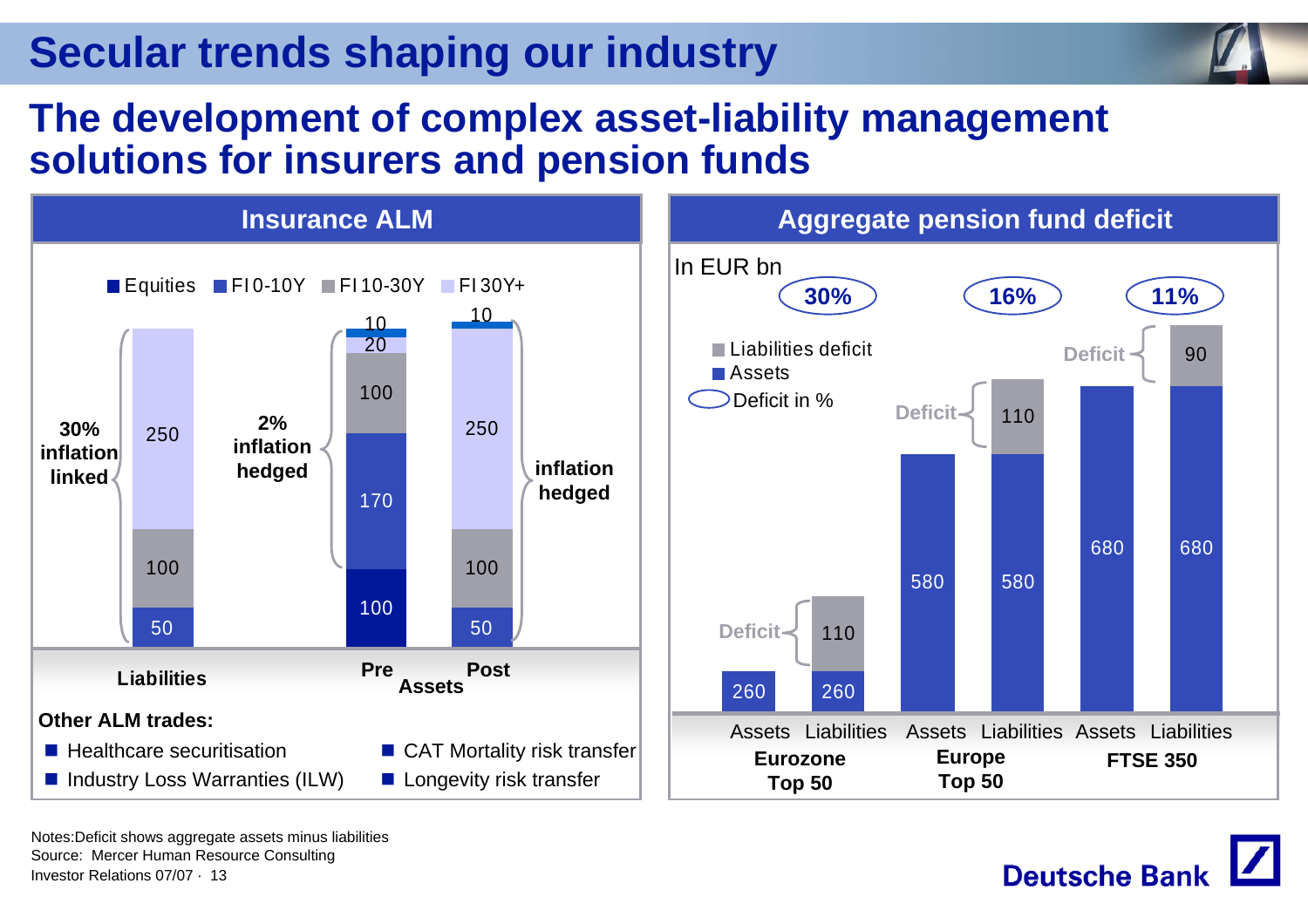## **Seven-fold derivatives growth over 8 years: DB outpacing market**

![](_page_13_Figure_2.jpeg)

**Deutsche Banl** 

Note: IR and FX Herfindahl indices are for swaps, Equity is for all OTC products Source: ISDA, BIS, FRB

Investor Relations 07/07 · 14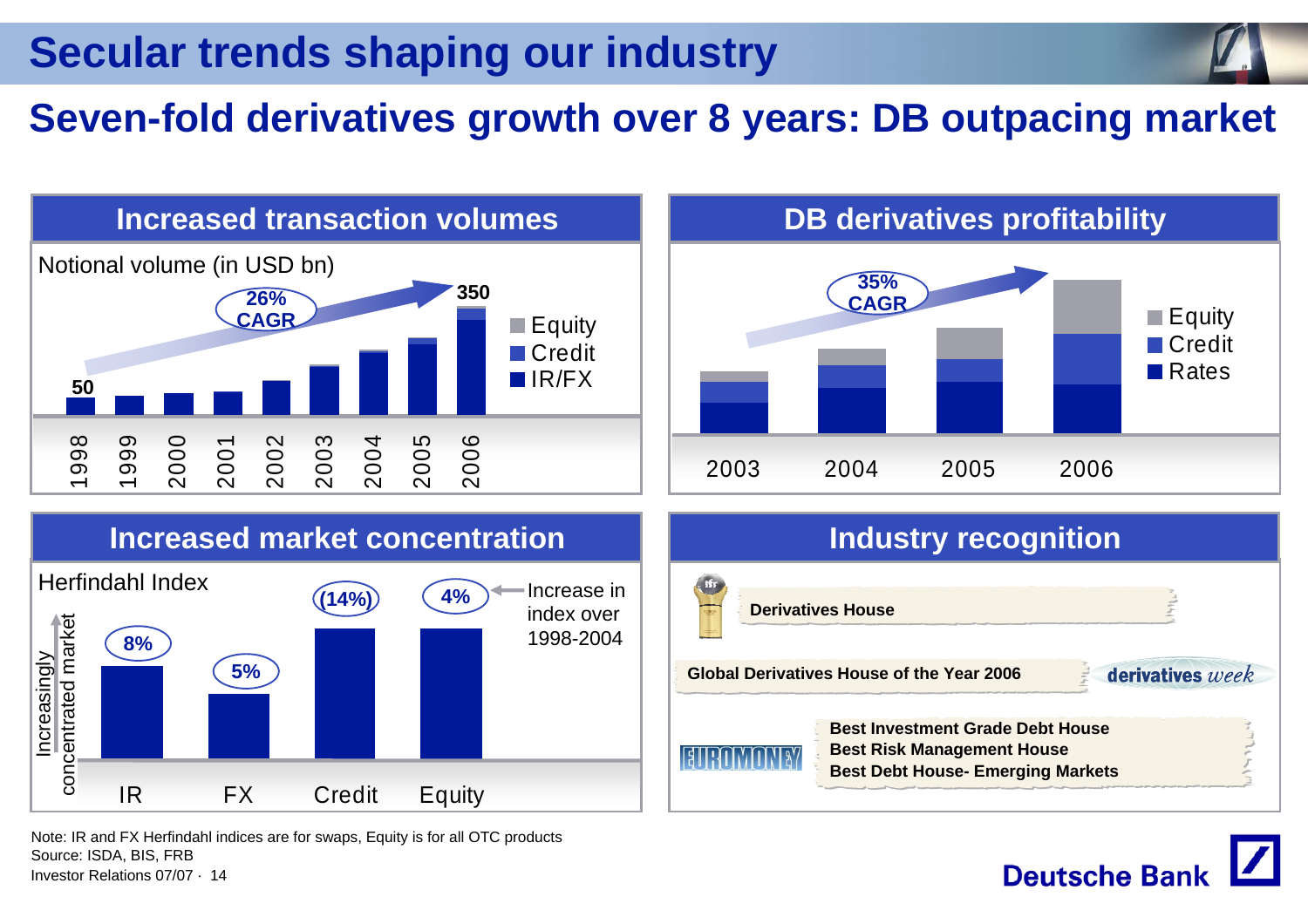## **Strategic positioning**

![](_page_14_Picture_1.jpeg)

## **Global Markets is superbly positioned for stable growth**

Sales & Trading (debt / equity) revenues

**Illustrative** 

![](_page_14_Figure_5.jpeg)

| <b>Proprietary risk</b> | <b>Equities Prop</b><br><b>Credit Prop</b><br><b>Rates Prop</b><br><b>FX Prop</b>                                                                                                                                                                                               |
|-------------------------|---------------------------------------------------------------------------------------------------------------------------------------------------------------------------------------------------------------------------------------------------------------------------------|
| Market access           | <b>Cash Equities</b><br>Foreign Exchange<br><b>Government Bonds</b><br><b>Corporate Bonds</b><br><b>Money Markets</b>                                                                                                                                                           |
| Intellectual capital    | <b>Equity Derivatives</b><br><b>Credit Derivatives</b><br><b>Rates Derivatives</b><br><b>FX Derivatives</b><br><b>Commodity Derivatives</b><br><b>Collateralized Debt Obligations</b><br><b>Securitized Products</b><br><b>Structured Finance</b><br><b>Distressed Products</b> |

![](_page_14_Picture_7.jpeg)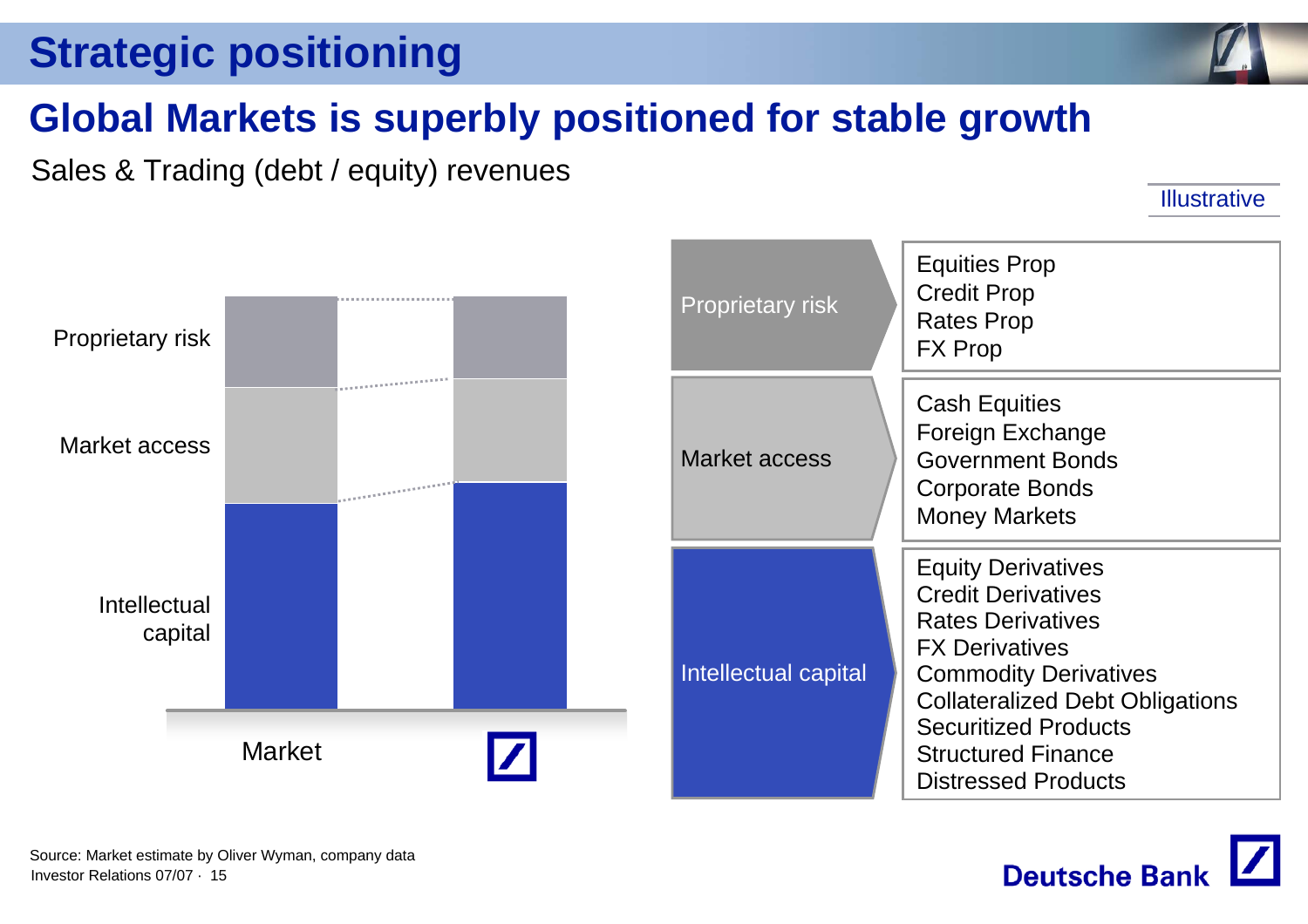# **Strategic positioning**

# **We are strongest in large, high-growth markets**

|                | <b>Underweight</b> | <b>In-line</b>                | <b>Overweight</b>              |  |
|----------------|--------------------|-------------------------------|--------------------------------|--|
|                | <b>US Equities</b> | <b>International Equities</b> | Structured Credit              |  |
|                | <b>Cash Credit</b> | Prime Finance                 | ■ Structured Rates             |  |
|                | ■ Commodities      |                               | <b>Equity Derivatives</b><br>П |  |
| Products       | ■ Cash Rates       |                               | <b>Foreign Exchange</b><br>П   |  |
|                | 20%                | 15%                           | 65%                            |  |
|                | <b>Corporates</b>  | <b>Money managers</b>         | <b>Hedge Funds</b><br>$\Box$   |  |
|                |                    |                               | <b>Banks</b><br>П              |  |
| <b>Clients</b> |                    |                               | Insurers/<br>П                 |  |
|                |                    |                               | <b>Re-insurers</b>             |  |
|                | 15%                | 25%                           | 60%                            |  |
|                | North America      | <b>International Equities</b> | <b>Europe</b><br>$\Box$        |  |
|                | <b>Japan</b>       | <b>Prime Finance</b>          | <b>CEEMA</b><br>$\blacksquare$ |  |
|                |                    |                               | <b>Asia</b>                    |  |
| Regions        |                    |                               | <b>LatAm</b>                   |  |
|                | 55%                |                               | 45%                            |  |

Investor Relations 07/07 · 16Source: Oliver Wyman, DB analysis

![](_page_15_Picture_4.jpeg)

- Underweight position and/or significant planned investment
- **= 100%** approximate % of total market Sales & Trading revenues 2006

![](_page_15_Picture_7.jpeg)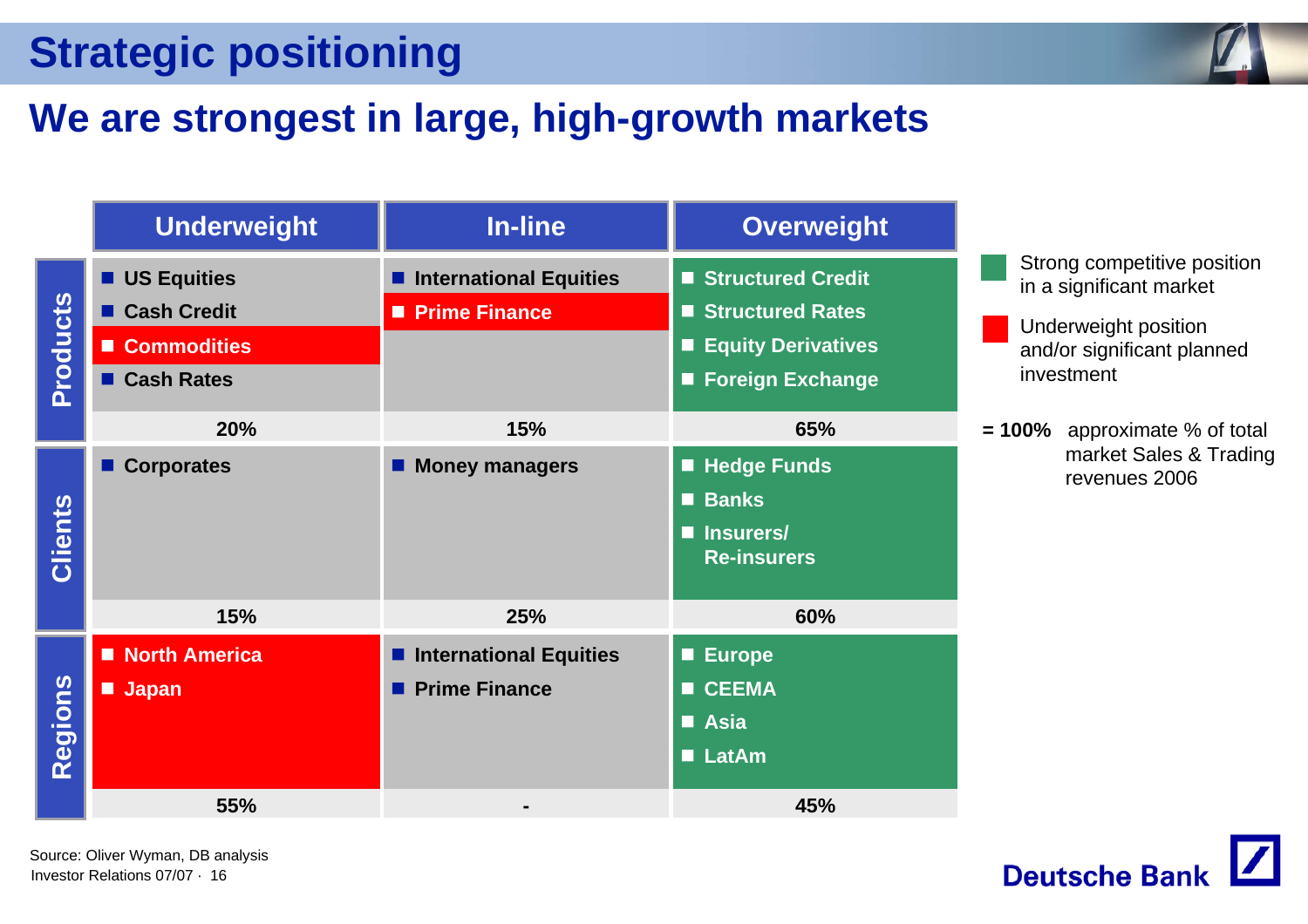![](_page_16_Picture_1.jpeg)

#### **The combination of equities and fixed income, plus sustained investment, has realised efficiency gains**

![](_page_16_Figure_3.jpeg)

- $\mathbb{R}^2$  Improved connectivity of equity derivatives with broader distribution
- $\mathbb{R}^2$  Better linkages of primary and secondary giving access to multipliers
- L. Unified origination coverage across debt and equity
- $\mathbb{R}^2$ Re-engineered research platform
- $\mathbb{R}^2$ Selective use of outsourcing
- $\mathbb{R}^2$ Streamlined IT and operations
- $\mathbb{R}^2$

![](_page_16_Picture_12.jpeg)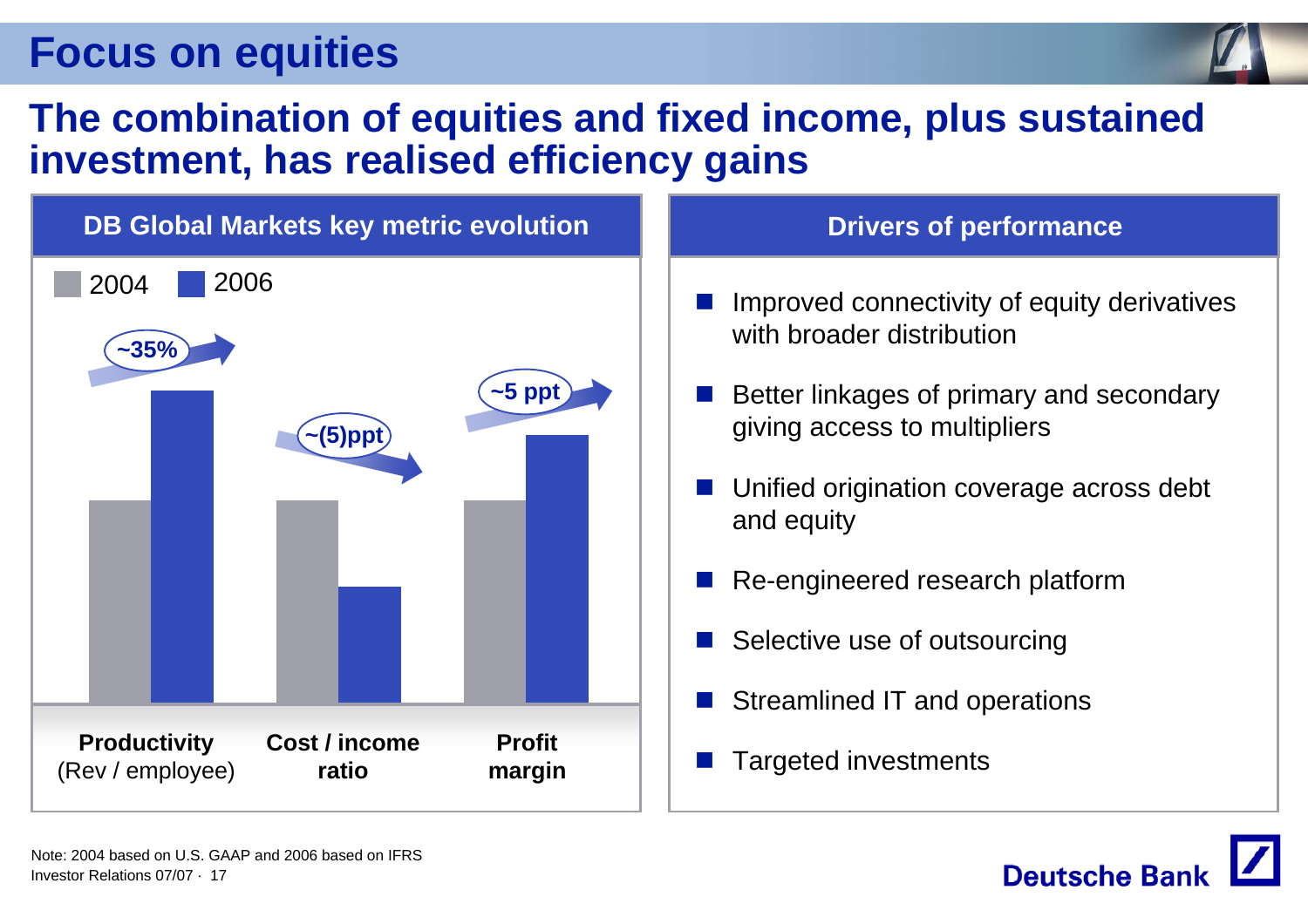![](_page_17_Picture_1.jpeg)

## **The importance of profitable growth**

![](_page_17_Figure_3.jpeg)

Investor Relations 07/07 · 18Note: 2004 and 2005 based on U.S. GAAP and 2006 based on IFRS

![](_page_17_Picture_5.jpeg)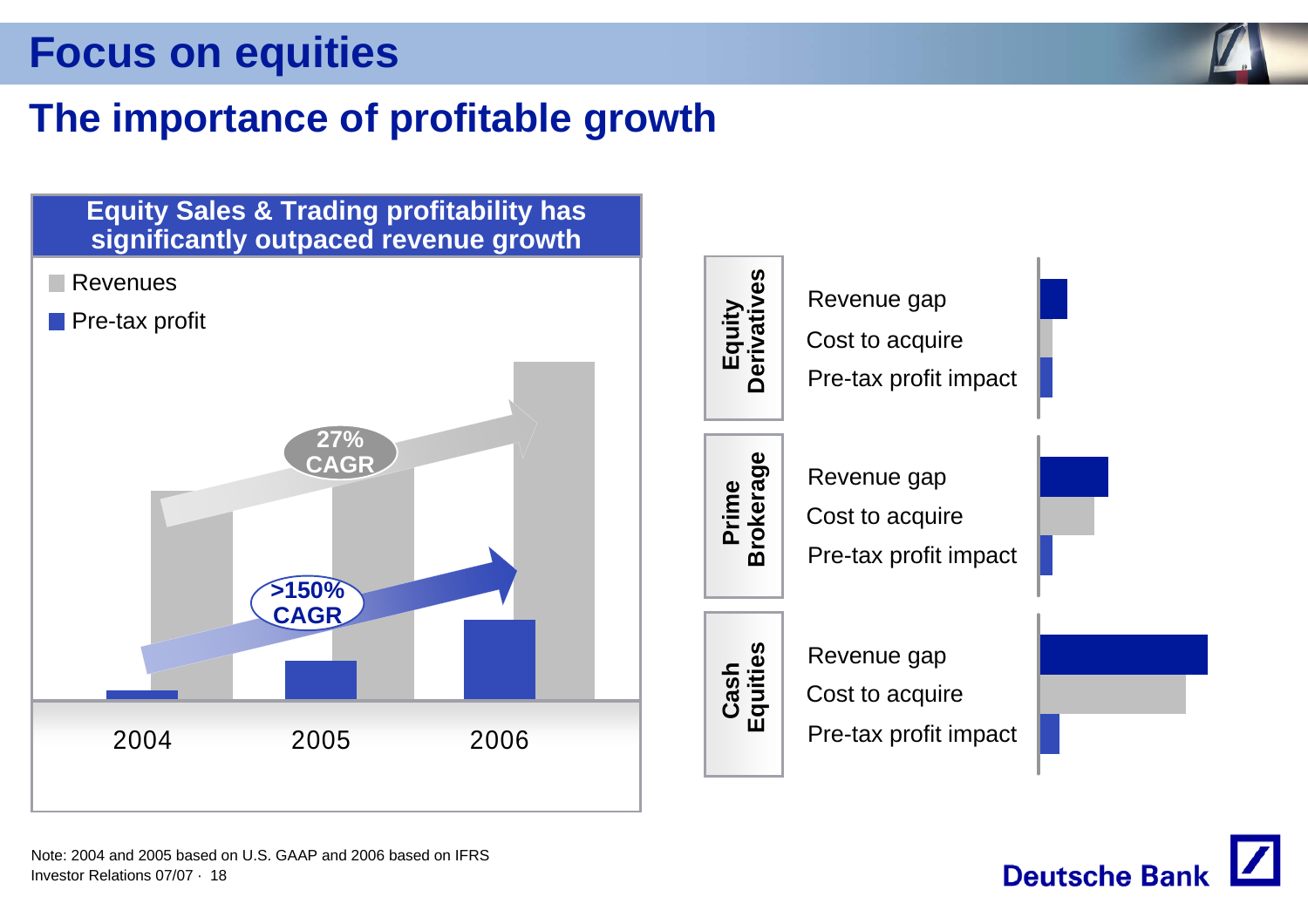![](_page_18_Picture_1.jpeg)

## **Leadership in equity derivatives is core to our equities strategy**

![](_page_18_Figure_3.jpeg)

![](_page_18_Picture_4.jpeg)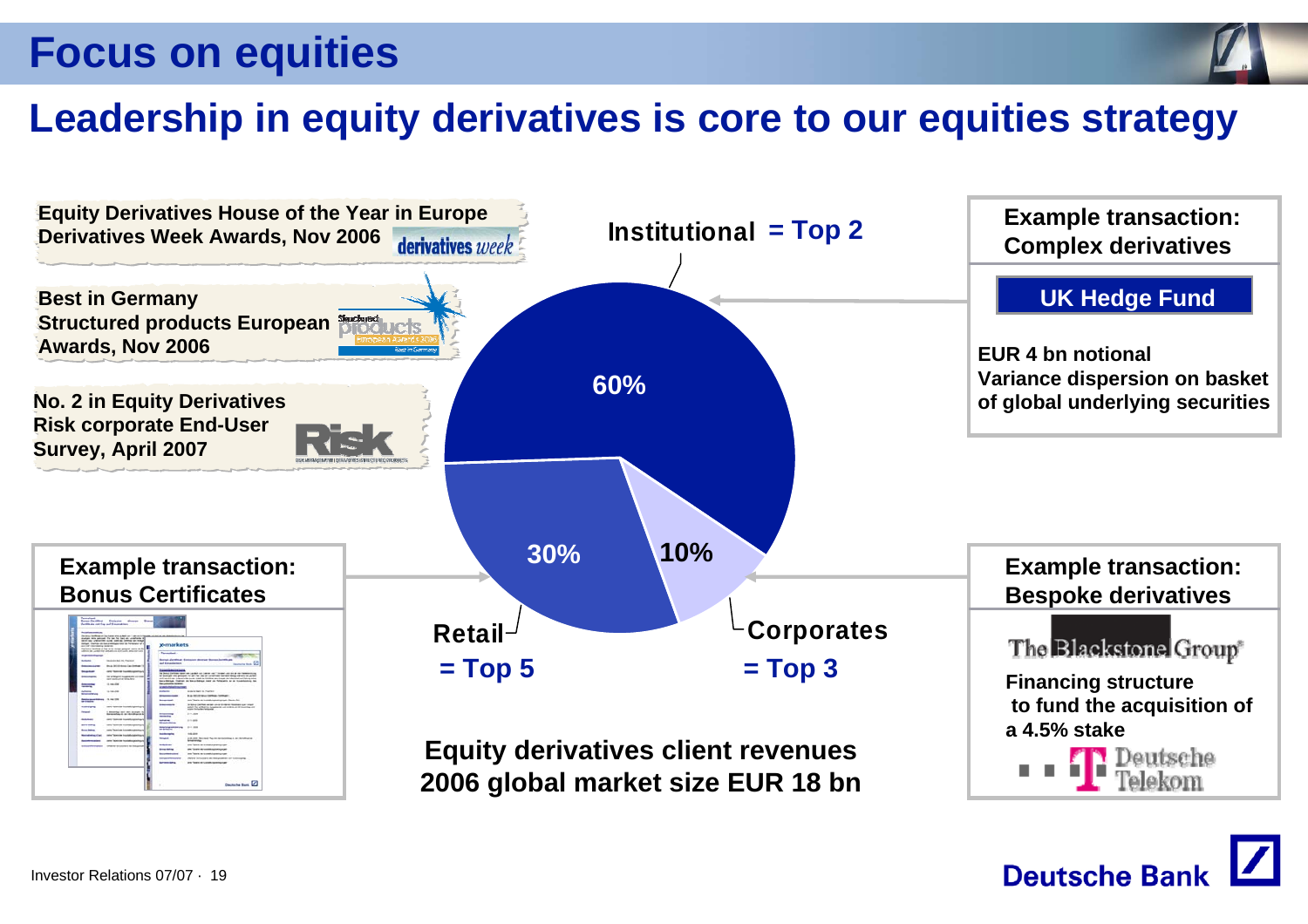![](_page_19_Picture_1.jpeg)

### **Room for further growth in prime finance**

![](_page_19_Figure_3.jpeg)

Investor Relations 07/07 · 20Note: Europe equities derivatives market share based on % respondents voting for DB as their lead firm, EU equity trading and research market share based on broker share of relationship points, structured products include ABS, MBS, CMBS and syndicated CDOs Source: Greenwich Associates, Coalition

![](_page_19_Picture_5.jpeg)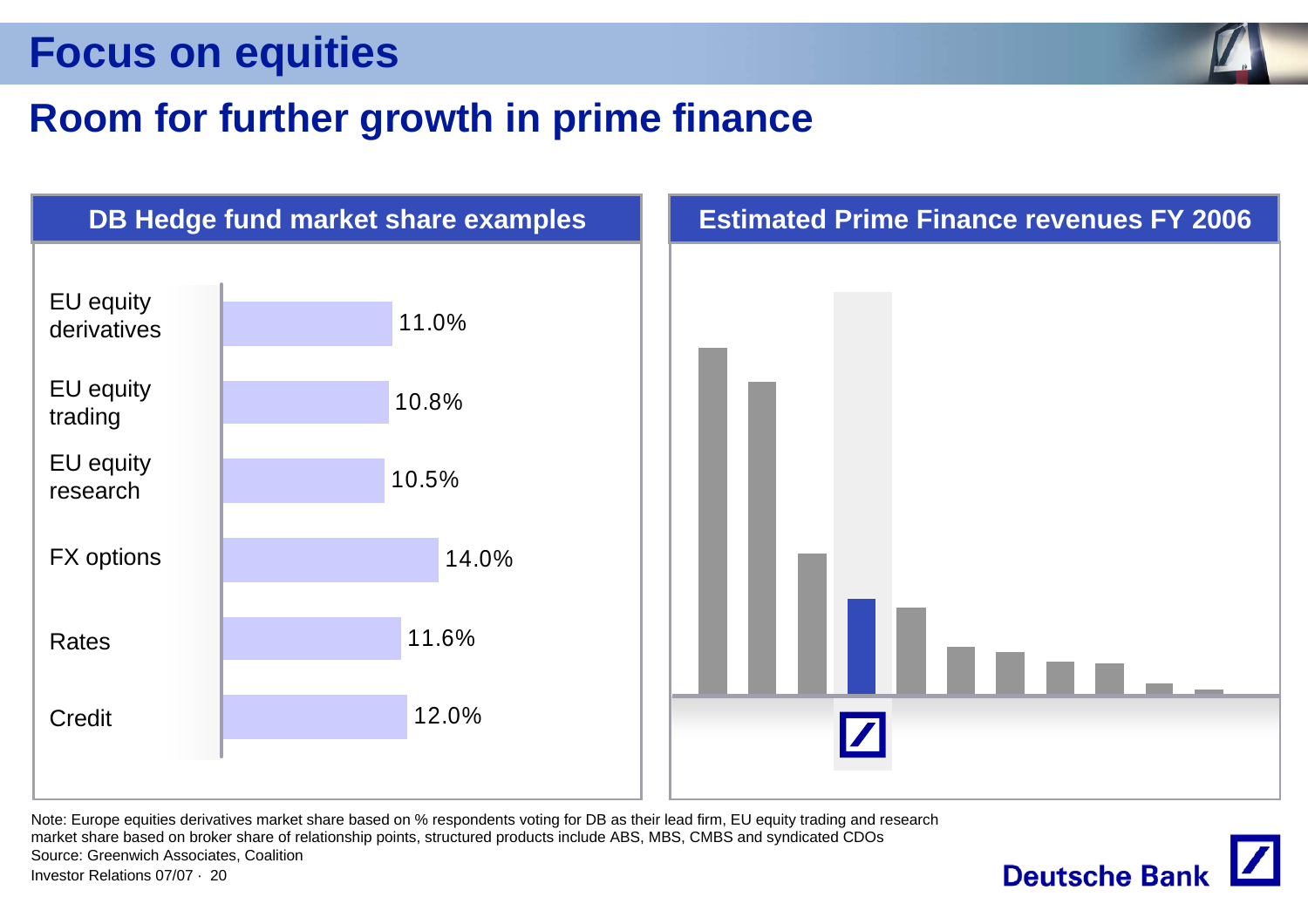## **Focus on commodities**

## **A short we intend to cover**

![](_page_20_Figure_2.jpeg)

Energy Risk Derivatives House of the Year, 2007 Deal of the Year – Brimsdown, 2006 Best Investor Business, 2006

![](_page_20_Picture_4.jpeg)

#### **2007 strategy**

- a se **Invest in business growth globally**
	- Relocation of US Power & Gas business to Houston and investment in infrastructure
	- Further regional expansion of EUPG
	- Establishment of Fundamental Analytics team
	- Investment in our Asian platform and metals franchise

#### **Leverage bank strengths**

- Leverage DB strengths in derivatives, lending, environmental finance
- Continued build of scalability in Commodities investment businesses e.g. ETF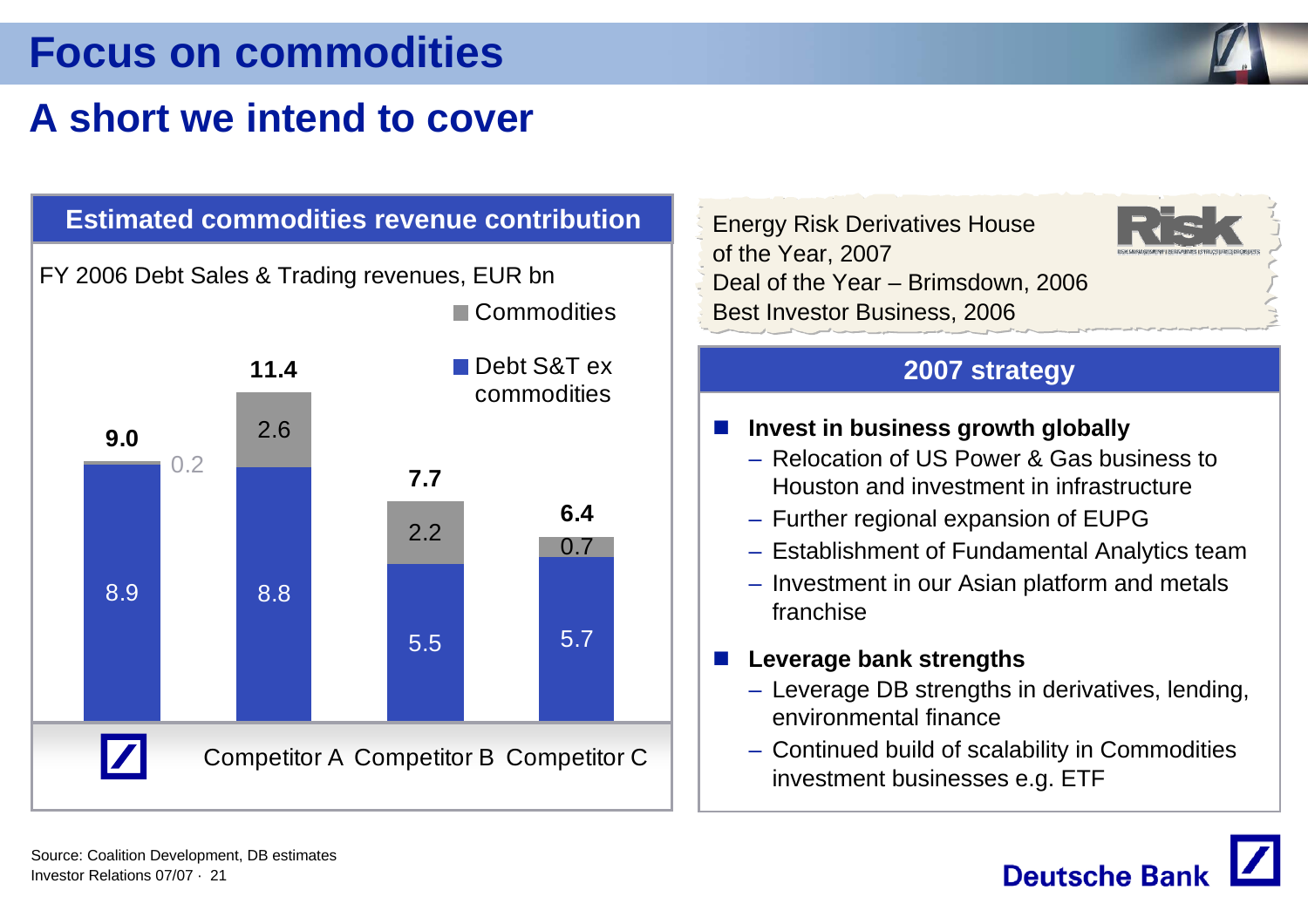## **Focus on quality of earnings**

### **Risk management**

Equity Sales & Trading revenues, in EUR m<br>Equity prop-trading revenues Equity prop-trading revenues

**Deutsche Bank** 

• Share of dedicated equity prop trading revenues

![](_page_21_Figure_6.jpeg)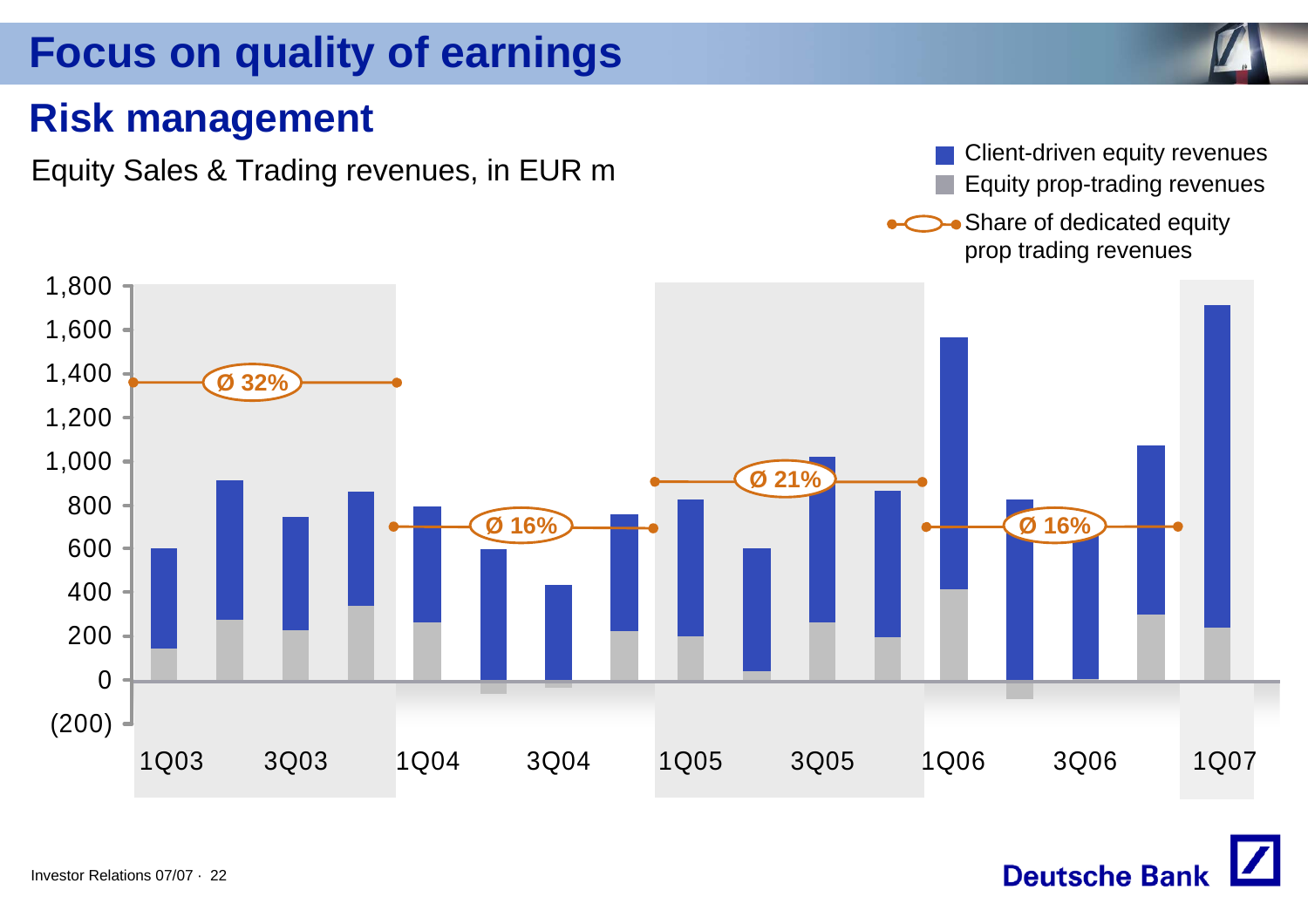## **Focus on quality of earnings**

### **Our businesses are not highly correlated either to markets or each other**

Weekly correlation of GM revenues and key market indicators: 2003 to 2006

|                    | <b>MSCI World</b> | <b>Research Index</b><br>Hedge Fund | <b>US10YR</b> | <b>S&amp;P</b><br>Index<br>88<br>Credit | Commodities<br><b>DBLCI</b> |
|--------------------|-------------------|-------------------------------------|---------------|-----------------------------------------|-----------------------------|
| <b>Equities</b>    | 15%               | 23%                                 | (11)%         | 1%                                      | 2%                          |
| <b>Credit</b>      | 31%               | 37%                                 | (19)%         | 8%                                      | 5%                          |
| <b>Rates</b>       | 7%                | 6%                                  | (11)%         | (2)%                                    | 3%                          |
| <b>FX</b>          | 26%               | 24%                                 | (1)%          | 0%                                      | 10%                         |
| <b>Commodities</b> | (3)%              | 2%                                  | 2%            | 2%                                      | 11%                         |
| <b>Finance</b>     | 12%               | 13%                                 | (3)%          | (4)%                                    | (7)%                        |

**GM revenues to market indicators**

![](_page_22_Figure_5.jpeg)

**GM revenues**

![](_page_22_Picture_6.jpeg)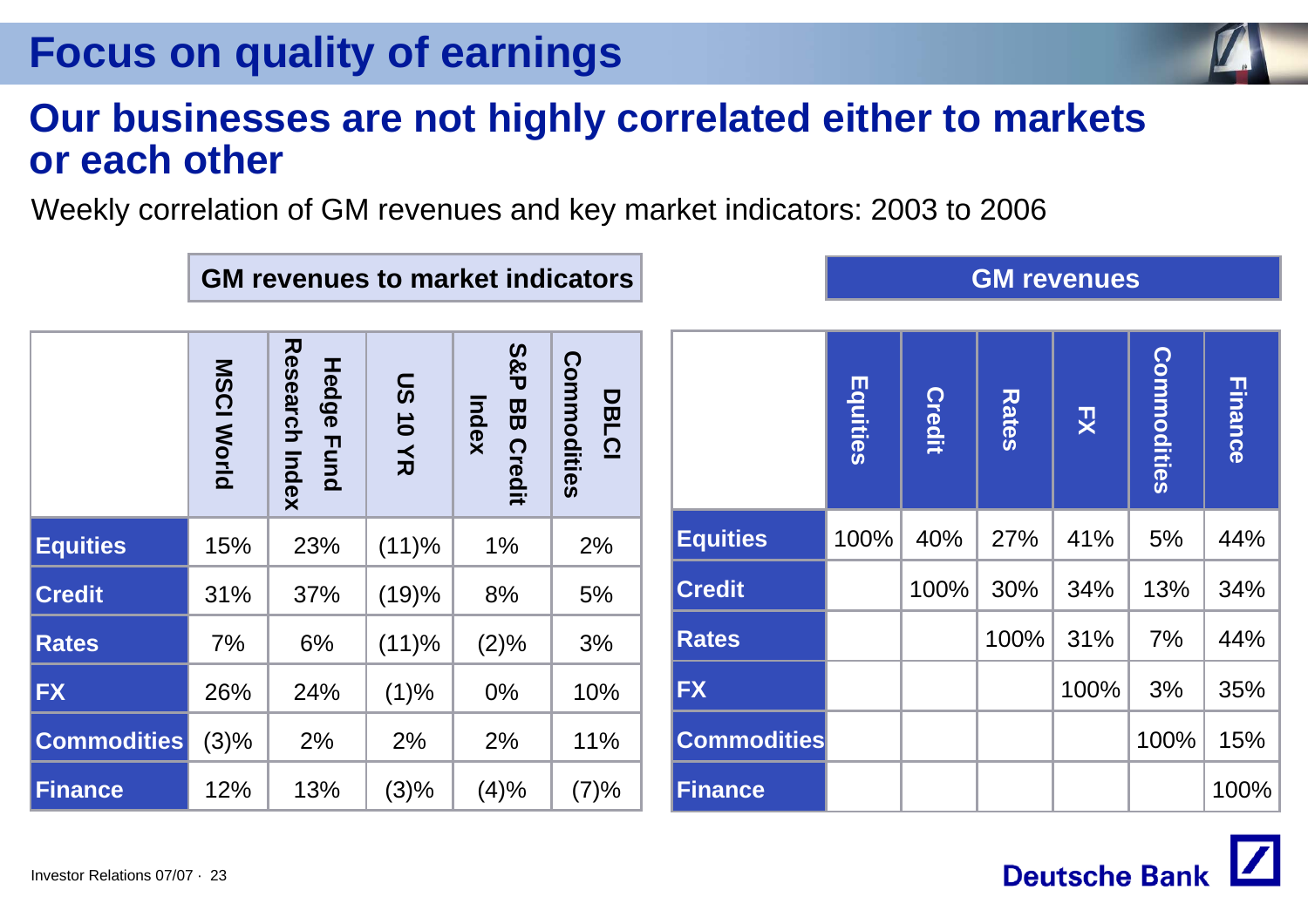**Focus on quality of earnings**

## **Principal investing: A mid-table position with which we are happy**

![](_page_23_Figure_2.jpeg)

**Deutsche Bank** 

Investor Relations 07/07 · 24Source: Coalition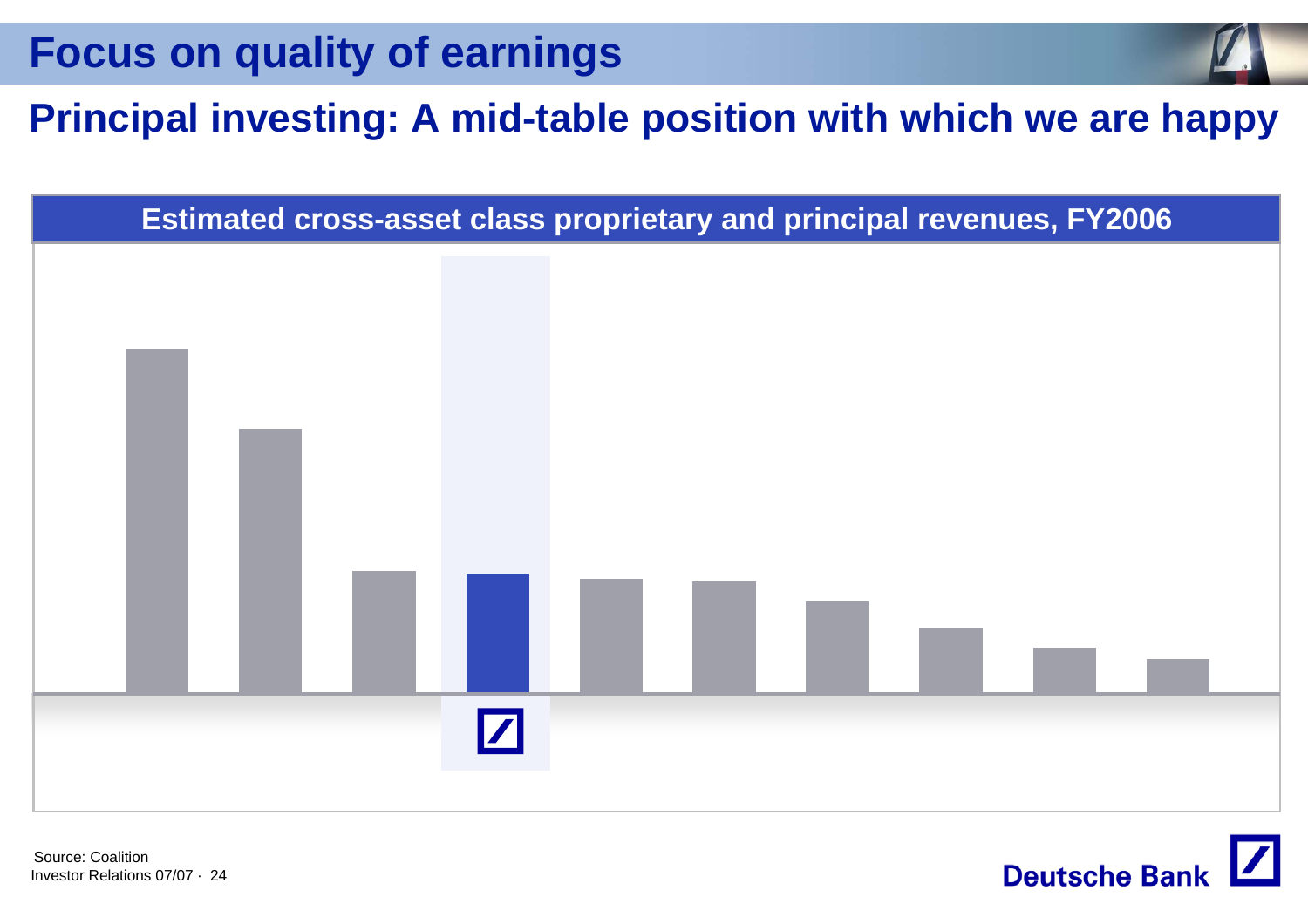## **Future prospects hinge on a trade-off between opposing forces**

#### **Growth drivers**

- **A revolution in asset management**
- **The growth of emerging markets**
- The development of complex asset**liability management solutions for insurers and pension funds**
- **Continued rapid growth in derivatives**

#### **Risks to medium-term growth**

- Severe, correlated market **correction**
- **Ongoing margin compression / commoditization**

![](_page_24_Picture_9.jpeg)